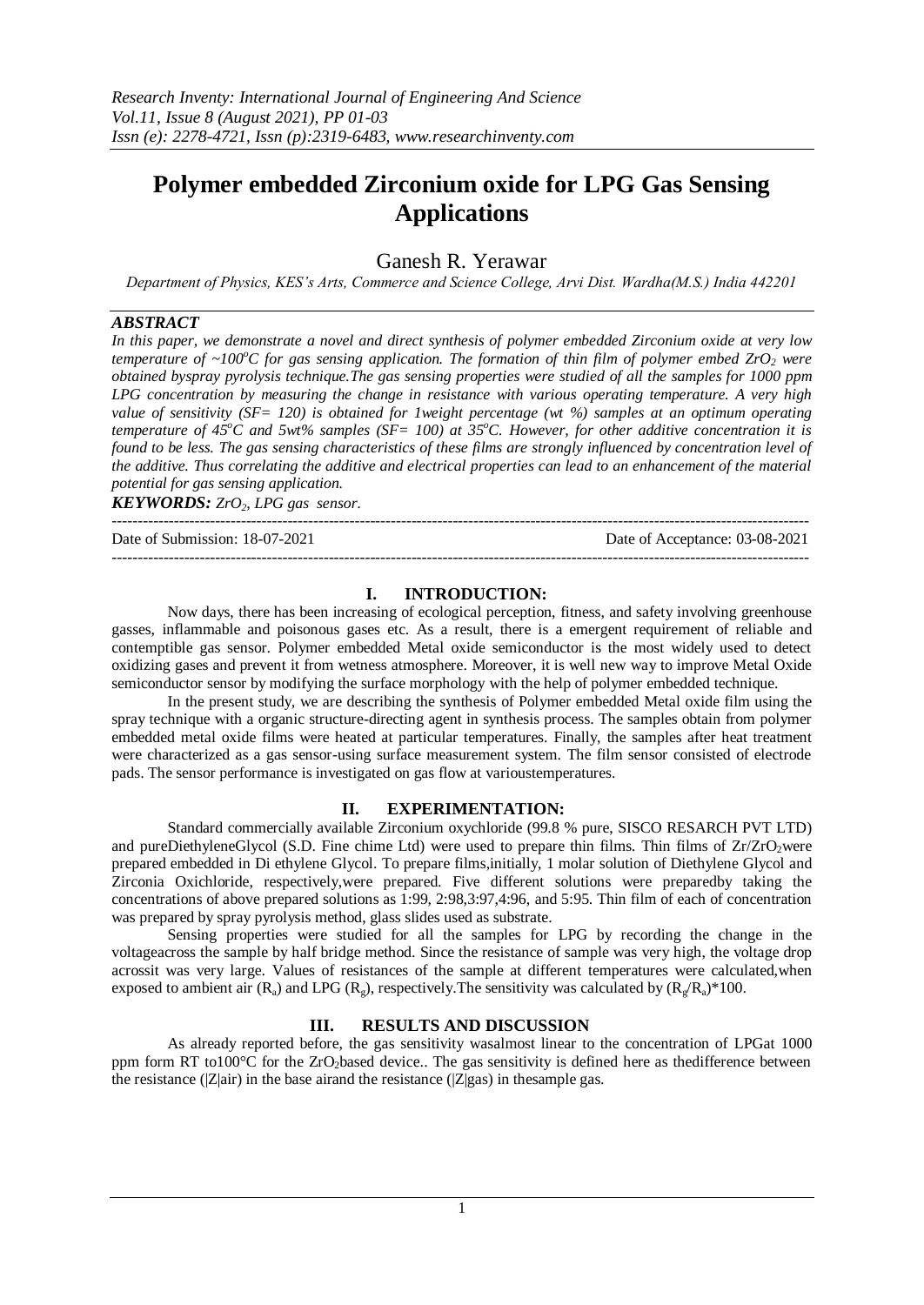

**Fig 1. Variation of Sensitivity with change in operating temperature for different 1, 2, 3, 4, 5 wt% modified samples (1000 ppm LPG)**

From fig. 1.As for a hydrocarbon sensor, it was found to give good selectivity to LPG for 1wt % samples (SF=110) at an optimum operating temperature of  $45^{\circ}$ C, However, it has shown sensitivity to 5wt%  $(SF=105)$  at 35<sup>o</sup>C even at low temperature, but the temperature window for 1wt% samples is less as compared 5wt% sample. All the other weight percentage i.e. The response and recovery responses were rather quick. Further investigation on this LPG sensor is now in progress.It seems that both adsorption and combustion of the reducinggases occur on the surface of the sensors. The depletionof the lattice oxygen might be responsible for the sensitivity of the sensor to the gases. The  $ZrO<sub>2</sub>$  is a lower temperaturesemiconductor than other oxide and exchanges lattice oxygen withsurface and gas-phase oxygen more easily.We speculate thatat 35◦C, the LPG can extract more oxygen from the lattice of the sensor, while for the  $ZrO<sub>2</sub>$  sensor the lattice oxygenis more easily replaced from the gas. As the temperature is increased, the  $ZrO<sub>2</sub>$  also can exchange lattice oxygen withsurface and the gas. The dramatic effect of Zirconium on LPG selectivityneeds further investigation.



The LPG sensing properties of synthesized nanosensors are shown in Fig.2. The nanosensorexhibites a similar trend of response to that with CO gas, where the sensor resistance decreased rapidly upon exposure to LPG gas. The nanosensor could detect LPG gas at a very low concentration of ppm level, which is much lower than the "lower explosive limit  $(\sim 4\%)$ ", suggesting a possibility of using for practical application in monitoring of LPG leak in air. The sensor response of the porous  $ZrO<sub>2</sub>$  thin film was higher than that of the condensed once, whereas the sensitivity to 500 ppm LPG concentration measured at 300  $^{\circ}$ C was about 27 and 4.5 for the porous and condensed nanosensors, respectively. The higher sensitivity of the porous ZrO<sub>2</sub>nanosensor was possibly due